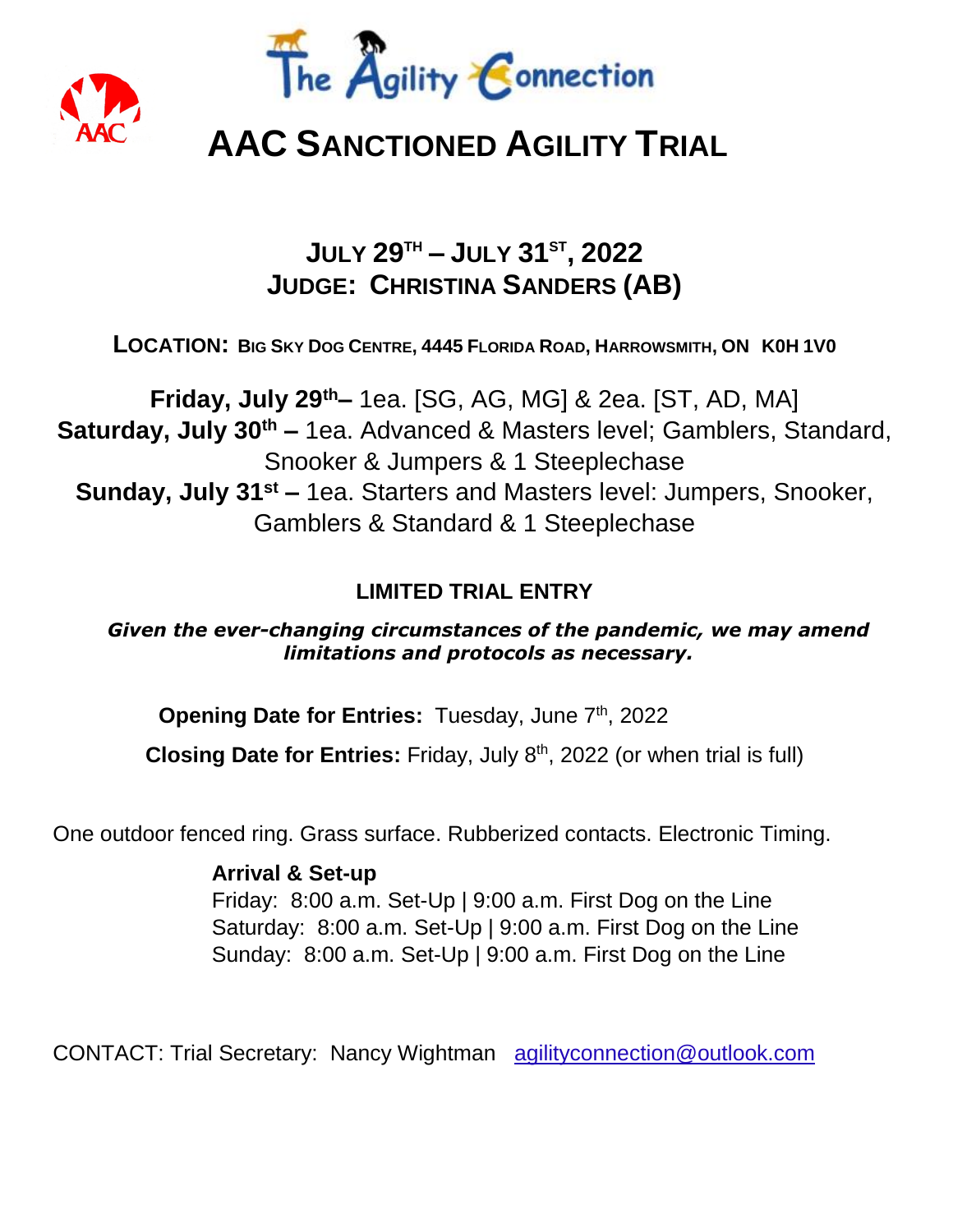

# **TRIAL PROCEDURES**

#### **Given the ever-changing nature of the COVID-19 pandemic, we will update this information as necessary.**

- 1) FACE MASKS are optional unless requested. Please be respectful of everyone.
- 2) STAY HOME IF YOU ARE FEELING SICK! Here is the link to Ontario's COVID 19 Self-Assessment Tool: <https://covid-19.ontario.ca/self-assessment/>Please take the assessment on the morning of the event.
- 3) DISINFECT YOUR HANDS REGULARLY.
- *4)* Follow all Provincial and Municipal guidelines with regard to COVID-19 precautions*.*
- 5) YOU MAY SET UP in your car or in a shade tent. In both cases, be sure to maintain safe social distancing.
- 6) COURSE MAPS will be emailed 2 hours prior to the start of the first event of the trial. They will also be posted outside the building so you can take a photo with your phone. Do not crowd the map location.
- 7) GENERAL BRIEFING will be on Facebook and emailed before the trial.
- 8) JUDGE'S BRIEFINGS: The judge will specify a location at the site to answer questions during each walk through.
- 9) RUNNING ORDERS: Running Orders will be emailed the day before the trial starts.
- 10) WALK-THROUGHS may be divided into groups. They will be 5 minutes each *with 5 minutes after the walk through for the first dog to be ready on the line.* Face masks may be mandatory during walk throughs.
- 11) GATE STEWARD & CHECK IN: Please check in at the gate. It is the handler's responsibility to be on time and ready for your run. Please be sure to maintain social distancing.
- 12) LEASH RUNNER if available, will pick up your dog's leash and leave it at the exit gate. Alternately, competitors may place the dog's leash in their pockets when running the course. The leash must be small enough to fit completely inside the pocket. Note: if the dog grabs the leash while running or jumps at the handler's pocket to attempt to interact with the leash, this will be scored as an "E" (toy in the ring). If the leash falls out of the pocket during the run and the dog does not interact with it, there will be no fault. Ensure your dog is on leash before you leave the ring.
- 13) TIMER & SCRIBE: Please sanitize your hands before entering and exiting the ring.
- 14) COURSE BUILDERS & RING CREW: Please sanitize your hands before entering and exiting the ring. Face masks may be required. Ring Crew may wish to bring/use their own chairs.
- 15) ENTRANCE & EXIT gates swing into the ring. They will not be latched. Please sanitize your hands before entering and exiting the ring.
- 16) TRAINING BUILDING: The building remains closed to competitors. Only the Judge, Trial Secretary, Scorekeeper, Host and Big Sky owner have access. If you need to speak to any of these individuals, please see them outside at a safe distance. Indoor crating is not available (above mentioned authorized persons excepted).
- 17) RESULTS will be posted in the area of the course maps. Please do not crowd the area. Take a photo and move on if others are waiting.
- 18) RIBBONS and ROSETTES will be provided upon request. Please let us know and we will be happy to make them available for you.
- 19) DOG MEASURING: Dogs over 2 years of age must have at least one official measurement recorded on their Dog ID Card up to June 30th, 2022. In order to limit unnecessary contact and to eliminate the need for measuring at every trial, judges will provide a one-time measure for dogs under 2 years. A temporary COVID-19 measurement card will be e-mailed to the handler to be used during this time. Dogs under 2 years of age may compete with their temporary card until they reach 2 years of age, at which point they will require an official measurement. If your dog requires measuring, you may be required to wear a mask as this procedure may cause you to come in close contact with our judge.

#### *If you don't agree with any of the above rules please join us again when things change.*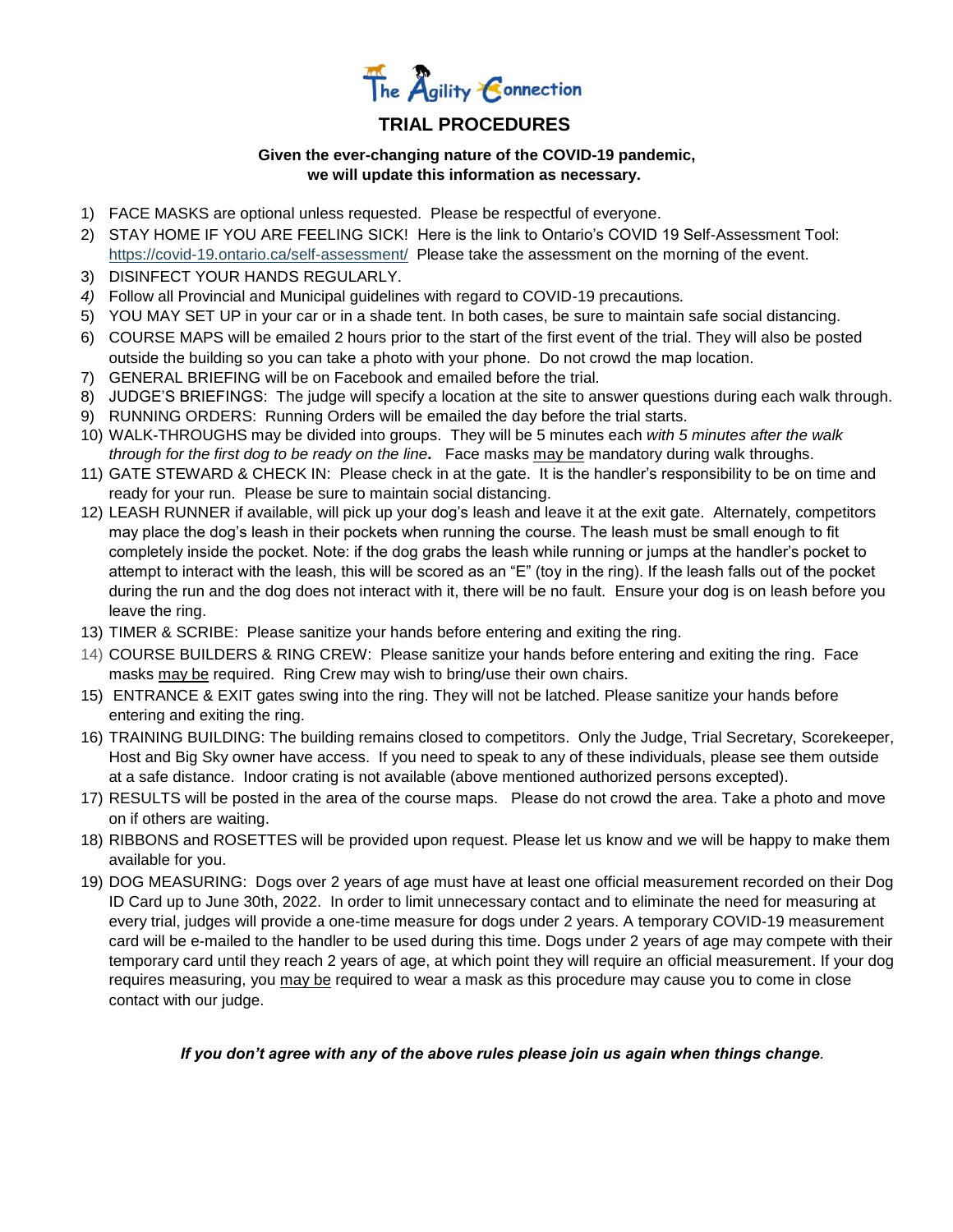## **Notice to Participants and General Information**

Competitors, through the submission of their entries, acknowledge that they know the AAC rules and regulations. **All dogs must have an AAC ID number that must be on the entry forms.**  Note: AAC regulations require the handler to obtain an ID card directly from the AAC at the following link: **<http://aac.ca/en/Dog-Forms>** Junior Handler ID: **<http://aac.ca/en/Junior-Handlers-Forms> .** 

**Title Trial:** The dogs will be divided into 3 divisions (Mini, Medium & Open) and five height categories. Regular Jump Heights: 8", 12", 16", 20", 24" Special Jump Heights: 4", 8", 12", 16", 20" (1 jump height lower than regular) Veteran Jump Heights: 4", 8", 12", 16", 20" (1 jump height lower than regular) Double Drop Veteran Jump Heights: 4", 8", 12", 16" (2 jump heights lower than regular)

**Refunds:** There shall be no refunds in the event a dog and/or handler are dismissed from competition, regardless of the reason for such dismissal, or in the event of inclement weather. Refunds will be issued for bitches that come into heat, or dogs who are injured, providing the Trial Secretary receives a veterinarian's certificate at least 24 hours before the start of the trial. All entries must be "received by" or "postmarked by" the closing date.

**Move Ups:** Move ups to the next level are allowed at this trial providing the trial secretary or scorekeeper has been notified following posting of the results of qualifying score. A move up sheet will be provided.

**Confirmations** will be emailed to each competitor and posted on our website:<https://www.theagilityconnection.net/agility> Cheques may be deposited at any time.

**Obstacles:** All obstacles conform to AAC specifications and may include - A-Frame, Dog Walk, Teeter, Weave Poles, Table (has been suspended for 2021), Flexible Tunnels, Self-healing Tire, Triple Jump, Double Jump, Panel Jump, Single Jumps. All jumps may be winged or wingless.

**Facilities:** This is an outdoor event that will proceed rain or shine.

- The ring measures 140 ft. by 130 ft. and has a grass surface.
- Electronic Timing will be used.
- 1 jump will be provided for warm up.

#### **Awards:**

- Qualifying Rosettes will be available for achieving an AAC qualifying score
- Placement Ribbons for 1<sup>st</sup> through  $4<sup>th</sup>$  place will be available in each category by jump height.
- Categories may be combined for placement depending on the number of entries received.
- Title Rosettes will be available to all dogs and/or Junior Handlers receiving a Title.

#### **Dogs:**

- All dogs must be kept in an x-pen, crate or on leash when not in the ring.
- Handlers are responsible to keep their dogs quiet at all times except when running in an event.
- Handlers are responsible to clean up after their dogs
- Any dog engaging in aggressive behaviour at any time will be required to leave the trial grounds. There will be no refunds.
- Any handler displaying inhumane or aggressive treatment of any dog, physically or verbally, while on site, will be asked to leave the trial grounds. There will be no refund of fees in such instances.

**Volunteers**: Volunteers are essential to the running of agility trials. We will contact you after the closing of trial entries to solicit volunteers and will do our best to accommodate your requests. THANK Q in advance for volunteering.

#### **Directions to Big Sky Dog Centre:**

**Coming from Kingston? Hwy 38 / Gardiners Road:** We are approximately 15 minutes from Hwy 401. Follow 38 north and turn left at Yarker Road. Take first Left onto Henderson Road. Take first left onto Florida Road. We are approximately 5 minutes down Florida Rd. Our property is on the left side at 4445 Florida Rd.

**Coming from Hwy 401? Exit 599 County Rd 6 / Wilton Road:** We are less than 10 minutes from Hwy 401. Follow County Rd 6 north to the flashing light at Simmons Rd. Turn Right. Proceed through the village of Wilton. Continue along Simmons Road. It ends at Florida Road. Turn Right. Our property is on the right side at 4445 Florida Road.

**Link to online entry: <https://form.jotform.com/221576868146265>**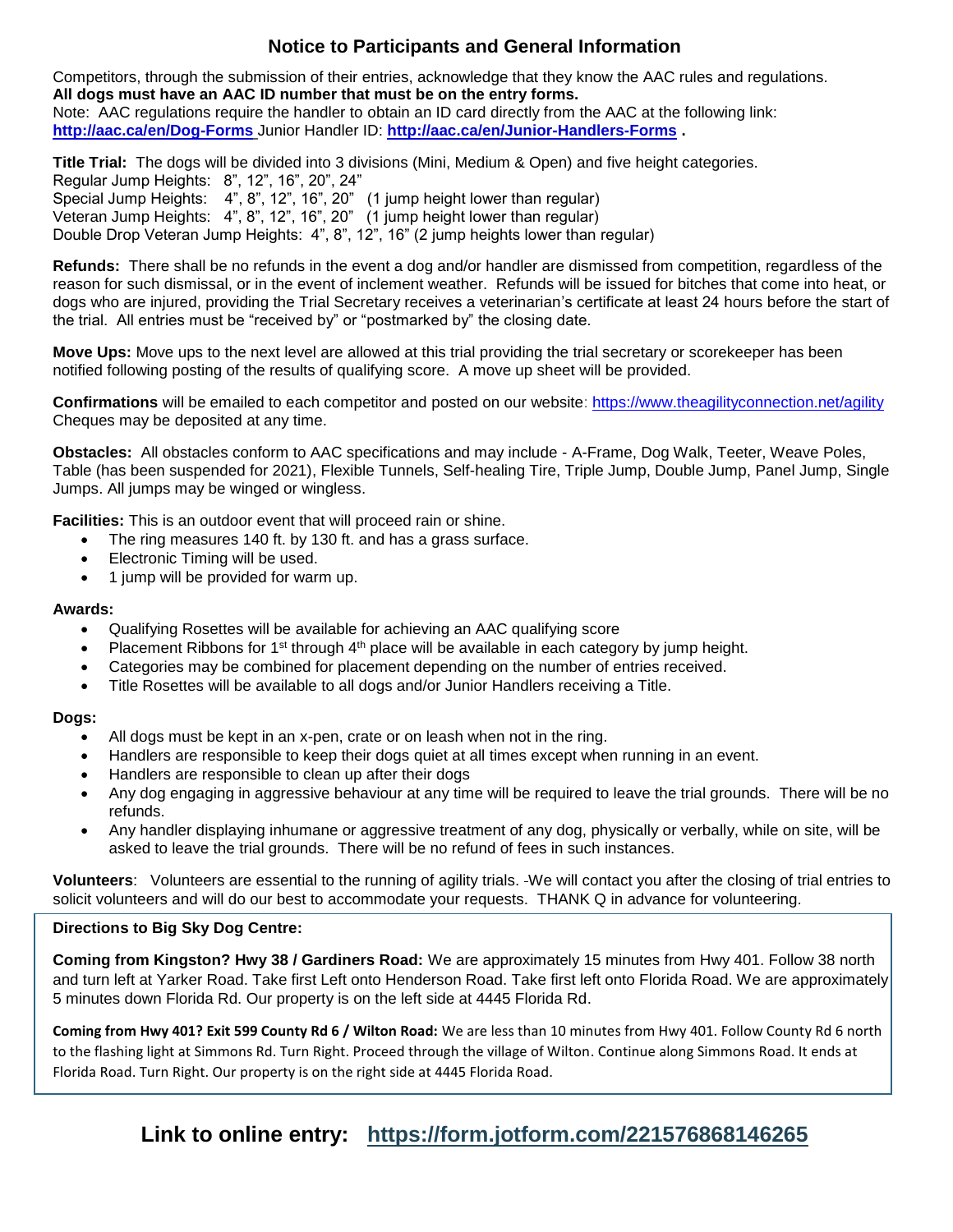

#### **July 29. 30 & 31, 2022 Trial Entry Form**

| Entries Open: June 7 <sup>th</sup> , 2022 Entries Close: July 8 <sup>th</sup> , 2022 or when trial is full. Limited Trial Entry.<br>Email Entries to: trials.tac@gmail.com E-transfer payments to: trials.tac@gmail.com OR mail this form, with payment and the signed<br>waivers to: Nancy Wightman, 17 Forest Drive, Kingston, ON K7L 4V1<br>Entries not valid unless accompanied with payment (e-transfers must be received within 24 hrs of entry).<br>Cheques may be cashed at any time. \$35 fee for Returned Cheques. A \$25 administrative fee will be charged for cancellations after the<br>closing date with the exception of refund policy as noted in the premium.<br>Signed waiver must be submitted with payment and entry form. Electronic signatures accepted.<br>Contact Nancy via email: agilityconnection@outlook.com or phone: 613-531-8297 |       |                   |                                  |                                                                           |                                                  |              |        |               |  |
|------------------------------------------------------------------------------------------------------------------------------------------------------------------------------------------------------------------------------------------------------------------------------------------------------------------------------------------------------------------------------------------------------------------------------------------------------------------------------------------------------------------------------------------------------------------------------------------------------------------------------------------------------------------------------------------------------------------------------------------------------------------------------------------------------------------------------------------------------------------|-------|-------------------|----------------------------------|---------------------------------------------------------------------------|--------------------------------------------------|--------------|--------|---------------|--|
| <b>Handler Name:</b>                                                                                                                                                                                                                                                                                                                                                                                                                                                                                                                                                                                                                                                                                                                                                                                                                                             |       |                   |                                  | Dog Name:                                                                 |                                                  |              |        |               |  |
| Address:                                                                                                                                                                                                                                                                                                                                                                                                                                                                                                                                                                                                                                                                                                                                                                                                                                                         |       |                   |                                  | <b>Breed:</b>                                                             |                                                  |              |        |               |  |
|                                                                                                                                                                                                                                                                                                                                                                                                                                                                                                                                                                                                                                                                                                                                                                                                                                                                  |       |                   |                                  |                                                                           |                                                  |              |        |               |  |
| City:                                                                                                                                                                                                                                                                                                                                                                                                                                                                                                                                                                                                                                                                                                                                                                                                                                                            |       |                   |                                  | Date of Birth:<br><b>Height</b> (at withers):                             |                                                  |              |        |               |  |
| <b>Province:</b><br><b>Postal Code:</b>                                                                                                                                                                                                                                                                                                                                                                                                                                                                                                                                                                                                                                                                                                                                                                                                                          |       |                   |                                  | Dog's AAC #:<br><b>Junior Handler AAC #:</b>                              |                                                  |              |        |               |  |
|                                                                                                                                                                                                                                                                                                                                                                                                                                                                                                                                                                                                                                                                                                                                                                                                                                                                  |       |                   |                                  | Jump Height at this Trial: (circle one)<br>8<br>12<br>16<br>20<br>24<br>4 |                                                  |              |        |               |  |
| Phone:                                                                                                                                                                                                                                                                                                                                                                                                                                                                                                                                                                                                                                                                                                                                                                                                                                                           |       |                   |                                  |                                                                           |                                                  |              |        |               |  |
| Email:                                                                                                                                                                                                                                                                                                                                                                                                                                                                                                                                                                                                                                                                                                                                                                                                                                                           |       |                   |                                  | <b>DDVet</b><br>Category: (circle one) Regular<br>Special<br>Vet          |                                                  |              |        |               |  |
| Handler (If not owner):                                                                                                                                                                                                                                                                                                                                                                                                                                                                                                                                                                                                                                                                                                                                                                                                                                          |       |                   | Jump Height circled on AAC Card: |                                                                           |                                                  |              |        |               |  |
| <b>Emergency</b><br>Contact                                                                                                                                                                                                                                                                                                                                                                                                                                                                                                                                                                                                                                                                                                                                                                                                                                      | Name: |                   |                                  | Dog measurement required:                                                 |                                                  |              |        |               |  |
| <b>Senior/Disabled Handler Option:</b><br><b>Phone:</b>                                                                                                                                                                                                                                                                                                                                                                                                                                                                                                                                                                                                                                                                                                                                                                                                          |       |                   |                                  |                                                                           |                                                  |              |        |               |  |
| Friday, July 29th Judge: Christina Sanders                                                                                                                                                                                                                                                                                                                                                                                                                                                                                                                                                                                                                                                                                                                                                                                                                       |       |                   |                                  |                                                                           |                                                  |              |        |               |  |
| 1) Master Gamblers 1<br>FEO<br>4) Advanced Gamblers 1<br>$\Box$                                                                                                                                                                                                                                                                                                                                                                                                                                                                                                                                                                                                                                                                                                                                                                                                  |       |                   | $\Box$                           | FEO                                                                       | 7) Starters Gamblers 1                           |              | П      | FEO           |  |
| 2) Master Standard 1<br>FEO<br>5) Advanced Standard 1<br>$\mathsf{L}$                                                                                                                                                                                                                                                                                                                                                                                                                                                                                                                                                                                                                                                                                                                                                                                            |       |                   | П<br>П                           | FEO $\Box$<br>FEO $\Box$                                                  | 8) Starters Standard 1<br>9) Starters Standard 2 |              | П      | FEO<br>FEO    |  |
| 3) Master Standard 2<br>FEO<br>6) Advanced Standard 2<br>$\mathsf{L}$                                                                                                                                                                                                                                                                                                                                                                                                                                                                                                                                                                                                                                                                                                                                                                                            |       |                   |                                  |                                                                           |                                                  |              |        |               |  |
| Saturday, July 30 <sup>th</sup> Judge: Christina Sanders                                                                                                                                                                                                                                                                                                                                                                                                                                                                                                                                                                                                                                                                                                                                                                                                         |       |                   |                                  | Sunday, July 31 <sup>st</sup> Judge: Christina Sanders                    |                                                  |              |        |               |  |
| <b>Advanced Gamblers 2</b>                                                                                                                                                                                                                                                                                                                                                                                                                                                                                                                                                                                                                                                                                                                                                                                                                                       |       |                   | FEO                              | <b>Master Jumpers 2</b>                                                   |                                                  |              |        | FEO $\Box$    |  |
| <b>Master Gamblers 2</b>                                                                                                                                                                                                                                                                                                                                                                                                                                                                                                                                                                                                                                                                                                                                                                                                                                         |       | $\mathcal{L}$     | FEO                              |                                                                           | <b>Starters Jumpers 1</b>                        |              |        | FEO $\square$ |  |
| <b>Advanced Standard 3</b>                                                                                                                                                                                                                                                                                                                                                                                                                                                                                                                                                                                                                                                                                                                                                                                                                                       |       | $\Box$            | FEO                              |                                                                           | Master Snooker 2                                 |              | $\Box$ | FEO           |  |
| <b>Master Standard 3</b>                                                                                                                                                                                                                                                                                                                                                                                                                                                                                                                                                                                                                                                                                                                                                                                                                                         |       |                   | FEO                              |                                                                           | <b>Starters Snooker1</b>                         |              |        | FEO           |  |
| Steeplechase 1                                                                                                                                                                                                                                                                                                                                                                                                                                                                                                                                                                                                                                                                                                                                                                                                                                                   |       | $\vert \ \ \vert$ | FEO                              | Steeplechase 2                                                            |                                                  | $\mathsf{L}$ |        | FEO           |  |
| <b>Advanced Snooker 1</b>                                                                                                                                                                                                                                                                                                                                                                                                                                                                                                                                                                                                                                                                                                                                                                                                                                        |       | $\mathsf{L}$      | FEO                              |                                                                           | <b>Master Gamblers 3</b>                         |              |        | FEO           |  |
| Master Snooker 1                                                                                                                                                                                                                                                                                                                                                                                                                                                                                                                                                                                                                                                                                                                                                                                                                                                 |       |                   | FEO                              |                                                                           | <b>Starters Gamblers 2</b>                       |              |        | FEO           |  |
| <b>Advanced Jumpers 1</b>                                                                                                                                                                                                                                                                                                                                                                                                                                                                                                                                                                                                                                                                                                                                                                                                                                        |       | $\vert \ \ \vert$ | FEO                              |                                                                           | <b>Master Standard 4</b>                         |              |        | FEO           |  |
| <b>Master Jumpers 1</b>                                                                                                                                                                                                                                                                                                                                                                                                                                                                                                                                                                                                                                                                                                                                                                                                                                          |       | $\Box$            | FEO                              | <b>Starters Standard 3</b>                                                |                                                  | $\Box$       |        | FEO           |  |
| <b>TYPE</b><br># RUNS<br><b>COST PER RUN</b><br><b>TOTAL</b>                                                                                                                                                                                                                                                                                                                                                                                                                                                                                                                                                                                                                                                                                                                                                                                                     |       |                   |                                  |                                                                           |                                                  |              |        |               |  |
| \$20 ea. (\$22 after closing date of JULY 8, 2022)<br>Regular runs                                                                                                                                                                                                                                                                                                                                                                                                                                                                                                                                                                                                                                                                                                                                                                                               |       |                   |                                  |                                                                           |                                                  |              |        |               |  |

|            | $\sqrt{2}$ ca. $\sqrt{2}$ and crownig anto or $\sqrt{2}$ . $\sqrt{2}$ |                                       |
|------------|-----------------------------------------------------------------------|---------------------------------------|
| Feo runs   | @15.00 ea. (\$17 after closing date of July 8, 2022                   |                                       |
| Jr.Handler | 15.00 ea.                                                             |                                       |
|            |                                                                       | <b>TOTAL FEES:</b>                    |
|            | Boughla buy choque cash as a transfer (trials too@gmail.com           | Email optries to trials tas@gmail.com |

**Payable by: cheque, cash, or e-transfer [\(trials.tac@gmail.com](mailto:trials.tac@gmail.com) Email entries to: trials.tac@gmail.com Make cheques payable to: The Agility Connection**